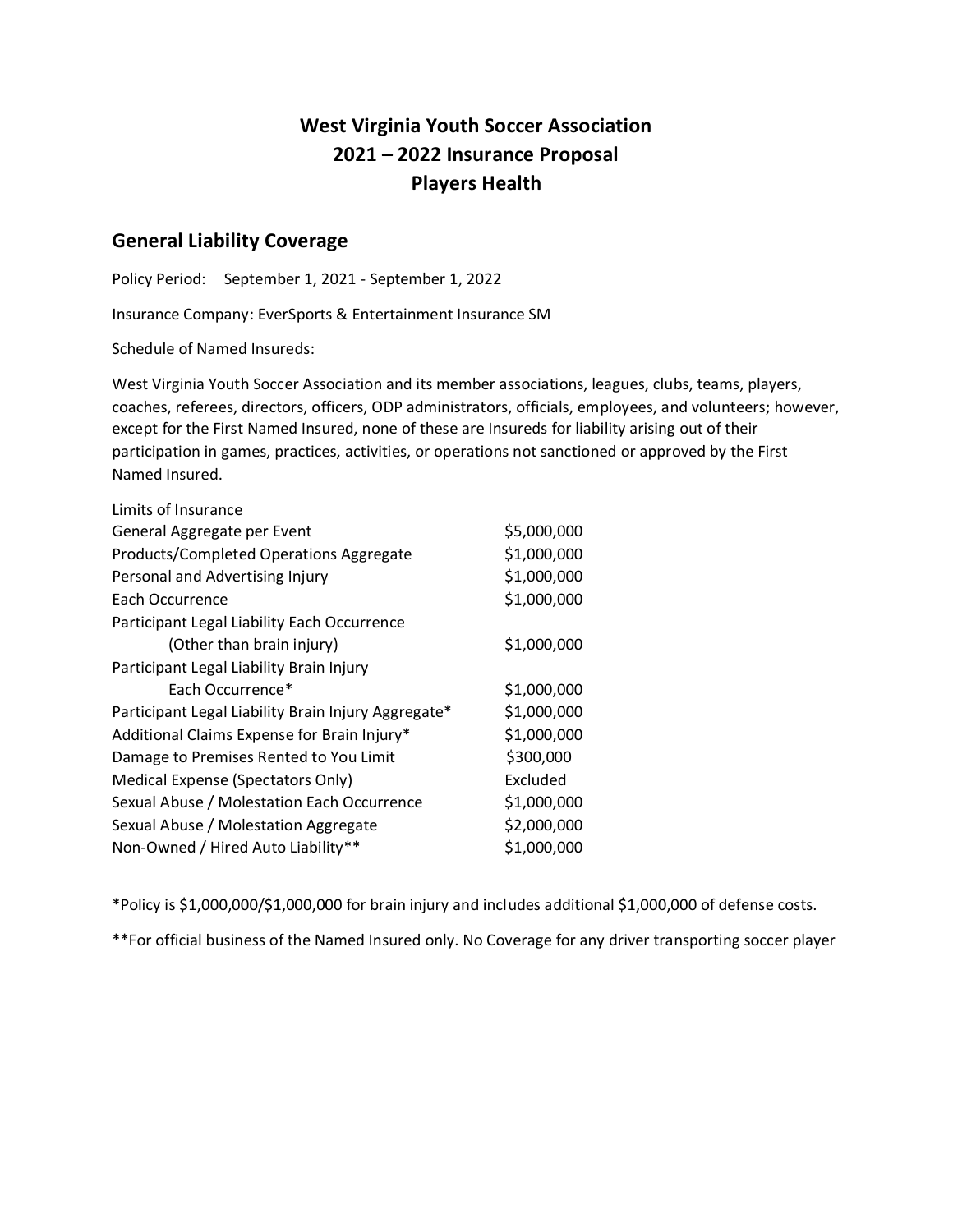#### **Coverage is provided for:**

Bodily injury Personal injury Athletic Participant liability Spectator liability Property damage liability Volunteer liability Activities necessary and incidental to the conduct of games or practices Sponsored functions such as meetings, banquets, and fundraisers Contractual liability Hired and non-owned auto liability Athletic trainers used at tournaments (excess basis) Office premises liability coverage automatically included for state office and your member affiliates Volunteer (medical personnel) providing emergency medical services

#### **Covered Activities**

Sanctioned and/or approved activities of the state association, office premises, insured event set up and tear down periods, concession sales at insured events, ancillary events held in conjunction with insured events and customary ancillary activities such as occasional fundraising events, dinners, awards banquets and

planning sessions.

### **Notable Exclusions**

Employment Practices Liability, Total Pollution, Lead, Mechanical Rides, Water Slides, Rodeos, Concerts, Fireworks, Bungee Operations, Climbing Walls, Communicable Diseases

### **Additional Insureds**

Owners and/or Lessors of Premises, Sponsors, Co-Promoters, Lessors of Leased Equipment (single value under \$30,000), Medical Trainers, and Medical Personnel. Others by request and endorsement, subject to underwriting approval.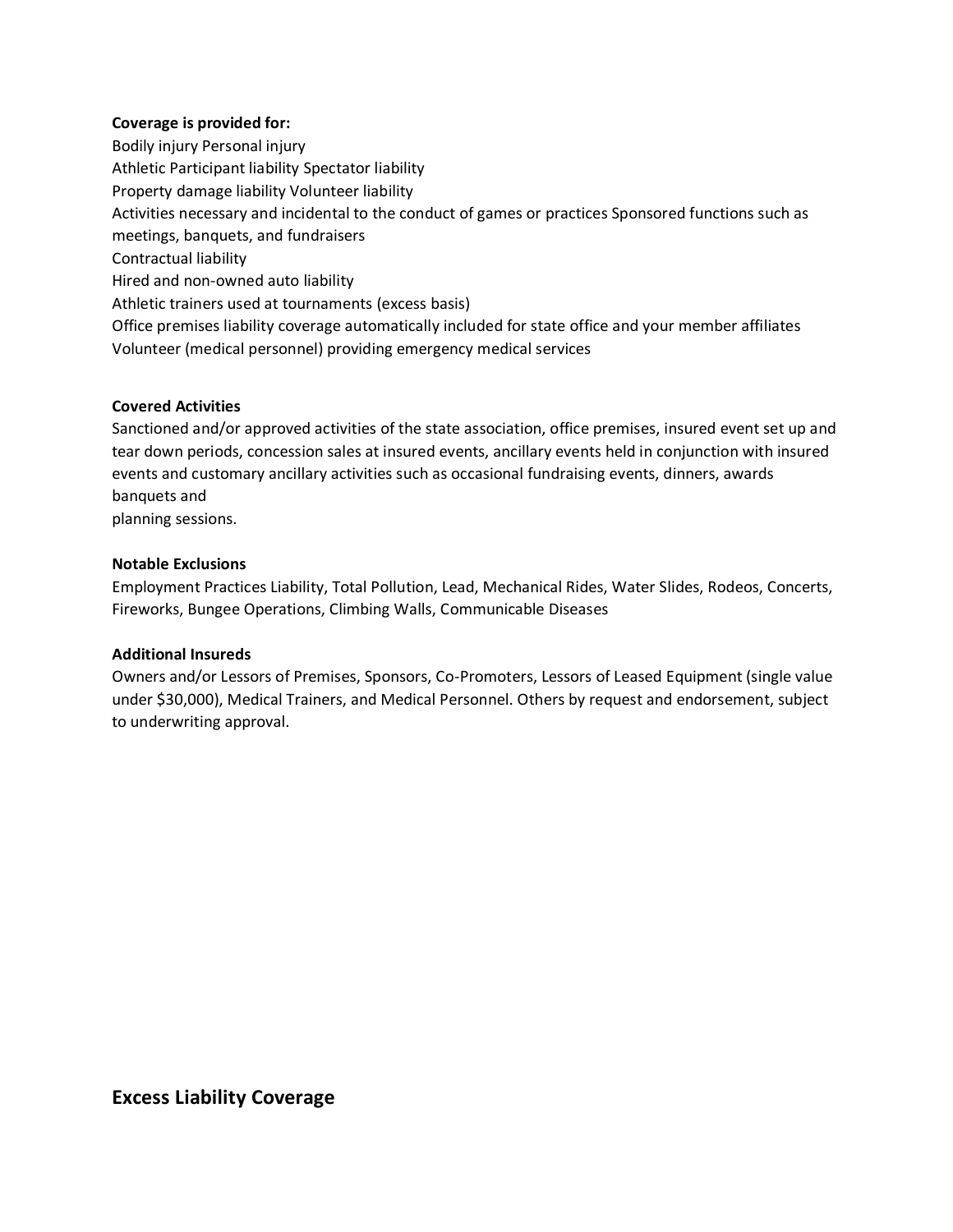Policy Period: September 1, 2021 - September 1, 2022

Insurance Company: EverSports & Entertainment Insurance SM

Schedule of Named Insureds: West Virginia Youth Soccer Association and its member associations, leagues, clubs, teams, players, coaches, referees, directors, officers, ODP administrators, officials, employees, and volunteers; however, except for the First Named Insured, none of these are Insureds for liability arising out of their participation in games, practices, activities, or operations not sanctioned or approved by the First Named Insured.

| Aggregate Limit                            | \$5,000,000 |
|--------------------------------------------|-------------|
| Products/Completed Operations Aggregate    | \$5,000,000 |
| Each Occurrence                            | \$5,000,000 |
| Sexual Abuse / Molestation Each Occurrence | \$1,000,000 |
| Each Occurrence / Molestation Aggregate    | \$2,000,000 |

Coverage Form: Following Form Excess

Notable Endorsements: Employers Liability Exclusion, Directors & Officers Exclusion, Auto Follow Form Endorsement, Liquor Liability Exclusion, Mold Exclusion, Brain Injury Exclusion, Communicable Disease Exclusion

# **EXCESS ACCIDENTAL MEDICAL**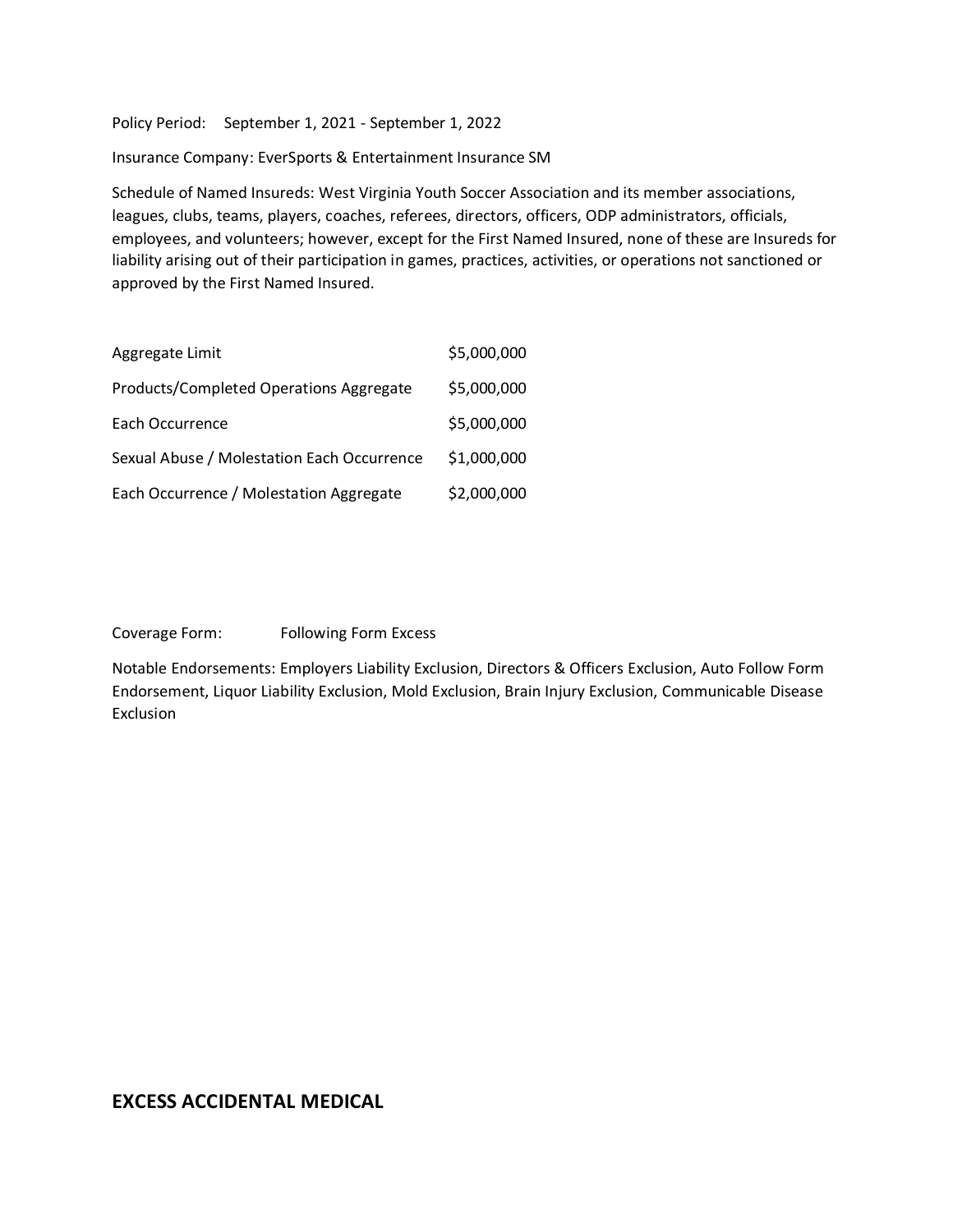Policy Period: September 1, 2021 - September 1, 2022

Insurance Company: Great American Insurance Company

Schedule of Named Insureds: West Virginia Youth Soccer Association

| Description                                                      |                  | Limit (Per Claim) |
|------------------------------------------------------------------|------------------|-------------------|
| <b>Excess Accident Coverage</b><br><b>Medical and Dental Max</b> | \$500 deductible | \$100,000         |
| Accidental Death Benefit and<br>Dismemberment                    | N/A              | \$5,000           |
| Benefit Period 104 weeks                                         |                  |                   |
| SIR Claims Deductible Aggregate                                  | SNIL             |                   |

Description of Eligible Persons: Athletic participants, including volunteers and staff, performing their normal duties at a covered activity.

### Covered Activities:

While participating in scheduled games, team practice sessions, or sponsored activities, provided they are under the direct supervision of a team official or at a sanctioned local or national tournament as a member of a contestant team. Includes organized and supervised group travel as authorized by the policyholder directly to and from a covered event

# **Accident & Health Special Risk Insurance**